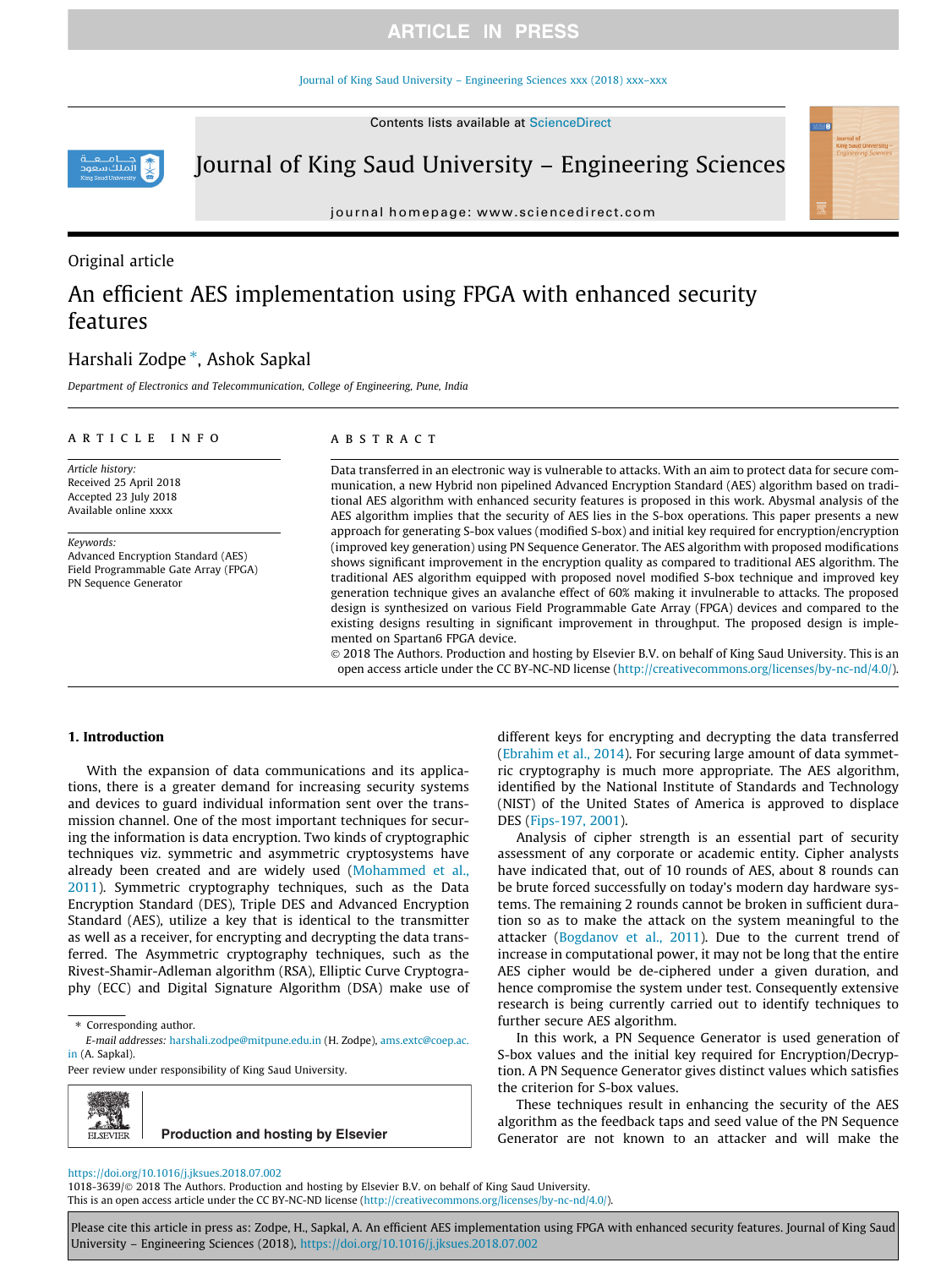<span id="page-1-0"></span>algorithm invulnerable to brute force attack. The key contributions of this work are as follows:

- A new approach for generation of S-box values using PN Sequence Generator is presented. A PN sequence generator generates a distinct sequence of random numbers based on the initial seed value and feedback taps. This property of a PN Sequence Generator is used for generating dynamic S-box which enhances the strength of the cryptosystem.
- This work presents a PN Sequence Generator based design of a Key Generation Block for generating initial key internally. A new secure initial key generation technique eliminates the need to apply the key externally and hence strengthens the modified AES algorithm against attack as compared to traditional AES algorithm.
- The techniques proposed in this paper are synchronized at both encryption and decryption ends for a truly secure AES algorithm.
- The AES algorithm with modified S-box values and improved key generation technique is tested on Strict Avalanche Criterion for key sensitivity and an avalanche effect of 60% is achieved.
- Also the proposed design is optimized for speed and area and compared with existing FPGA implementations. The implementation of AES algorithm with modified S-box values using Spartan6 XC6SLX150-3FGG900 FPGA device achieves a throughput of 3.039 Gbps with latency of 10 clock cycles.

Organization of this paper is as follows: Section 2 presents the related work reported by various authors in the literature. Section 3 presents the description of AES algorithm. In [Section 4](#page-2-0), we propose the techniques and explain in details the need and advantages of generation of S-box values and initial key using PN Sequence Generator for enhancing the security of AES algorithm. [Section 5](#page-4-0) presents simulation results and comparison of the results with previous works reported in the literature. The conclusion of this work is stated in [Section 6](#page-6-0).

### 2. Related work

AES implementations are categorized into software and hardware implementations. Hardware implementation offers faster speed, more security and consumes less power and thus is an attractive choice as compared to software implementation ([Karthigai Kumar and Baskaran, 2010](#page-6-0)). Implementation of algorithms on hardware can be achieved using either Application Specific Integrated Circuit (ASIC) or Field Programmable Gate Array (FPGA) devices ([Gaj and Chodowiec, 2009](#page-6-0)). The authors presented ASIC implementation of the cryptographic algorithm [\(Chih-Pin](#page-6-0) [et al., 2003; Liu and Luke, 2003](#page-6-0)). ASIC is an integrated circuit designed for specific application and lacks flexibility. Moreover, increased Non Recurring Engineering cost makes small volume production unaffordable. As compared to ASIC, an FPGA device is reconfigurable, efficient, offers more flexibility and requires less time to market and hence FPGA is a popular choice for hardware implementation ([Alexandru and Fratila, 2011; Elbirt et al., 2001\)](#page-6-0). FPGAs also achieve much better performance than multi-core CPUs for mathematical computations.

Significant amount of research has been done on hardware implementation of AES algorithm using FPGA. These hardware implementations aims at achieving increased throughput increased operating frequency, decreased latency, lesser area and lower power dissipation. The existing AES algorithm implementations are based on iterative structure and loop unrolled structures to minimize area and maximize operating frequency or obtain a trade-off between area and operating frequency. In iterative structures used for AES implementation only one cipher round is unrolled and data is iteratively looped until the entire encryption/decryption is completed ([Chodowiec and Gaj, 2003; Farooq](#page-6-0) [and Aslam, 2017; Hongge et al., 2012; Iyer et al., 2011\)](#page-6-0). This results in reduced area utilization. In loop unrolled structures, all the cipher rounds are unrolled and data is looped through the cipher rounds sequentially until the entire encryption/decryption is completed [\(Ali et al., 2011; Standaert et al., 2003; Zhang and Parhi,](#page-6-0) [2004\)](#page-6-0). The loop unrolled structure implementation, results in increased speed and increased area utilization. The AES algorithm can be implemented using non-pipelined and pipelined or subpipelined techniques. The non-pipelined implementations result in optimization of area at the cost of speed ([Hussain and Jamal,](#page-6-0) [2012; Rais and Qasim, 2009a, 2009b\)](#page-6-0). Whereas pipelined or subpipelined implementations result in enhanced throughput with increased area utilization as pipelining enables processing of multiple blocks simultaneously [\(Hammad et al., 2010; Qiang et al.,](#page-6-0) [2015; Qu et al., 2009; Wang and Ha, 2013\)](#page-6-0).

Abysmal analysis of the AES algorithm implies that the S-box substitution is the key component in creating confusion in the encryption process and hence attempts are being made to improve the quality of S-box. AES algorithm with S-box using  $GF(2^8)$  Galois Field inversions based on polynomial basis, using composite field arithmetic has been implemented by the authors, where the critical path delays are reduced using multiple stages of pipelining [\(Liu](#page-6-0) [and Parhi, 2008](#page-6-0)). The authors presented S-box generation using combinational logic based truth table ([Ahmad et al., 2010;](#page-6-0) [Rashidi and Rashidi, 2013](#page-6-0)). In these, techniques such as Positive Polarity Reed-Muller structure or its variance, Sum of Product, Product of Sum, Twisted Binary Decision Diagram and Binary Decision Diagram are used. These techniques lead to high throughput but very poor area cost ratio. Various memory based S-box implementations use BRAMs, ROMs and LUTs to generate S-box. The memory based S-box generation results in reduced resource utilization but due to unbreakable delay reduces the throughput [\(Granado-Criado](#page-6-0) [et al., 2010; Zhang and Wang, 2010](#page-6-0)). [Chih Peng and Hwang \(2008\)](#page-6-0) proposed a CAM-based SubBytes scheme to achieve increased throughput AES architecture. The authors have presented design of S-box using second-order reversible Cellular Automata and the strength of S-box is evaluated using methods such as Bit Independence Criterion (BIC), non-linearity, entropy and correlation immunity bias [\(Gangadari and Rafi Ahamed, 2016\)](#page-6-0).

### 3. Overview of AES algorithm

The AES algorithm performs operations on 128-bit plaintext and uses identical key for encryption as well as decryption. The AES algorithm processes facts obstruct of 128-bit parts and performs 10, 12 and 14 rounds of operations employing a cipher secret of duration 128-bits, 192-bits and 256-bits respectively. The algorithm operates on data block comprised of a  $4 \times 4$  byte matrix known as the state. The essential procedures of AES algorithm are carried out on the state. The operations of AES Encryption algorithm with 128-bit key size are show in [Fig. 1](#page-2-0).

The AES-128 algorithm can be divided in three stages viz. adding initial round key, rounds 1–9 and the final round. In the initial round, the 128-bit plaintext is Exclusive-ORed with 128-bit initial key. In each cipher round, SubBytes(), ShiftRows(), MixColumns() and AddRoundKeys() transformations are performed on a twodimensional  $4 \times 4$  array of bytes called the states. In the final round, SubBytes(), ShiftRows(), and AddRoundKeys() operations are performed on the states.

### 3.1. SubBytes transformation

The SubBytes transformation is the only non-linear and an invertible bytes transformation. It makes AES potent enough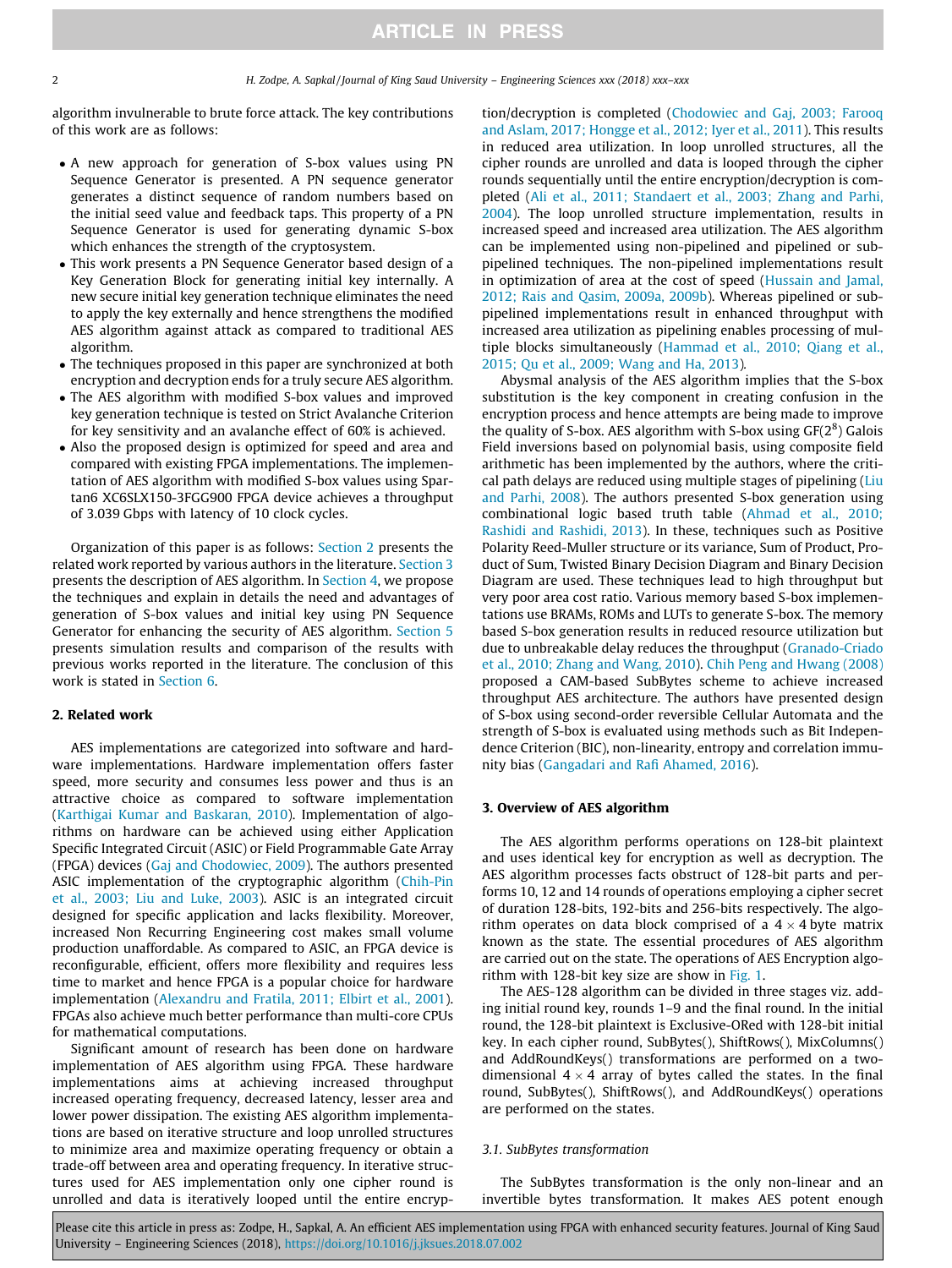H. Zodpe, A. Sapkal / Journal of King Saud University – Engineering Sciences xxx (2018) xxx–xxx 3

<span id="page-2-0"></span>

Fig. 1. Block Diagram of AES Algorithm.

against attacks. The SubBytes transformation substitutes each byte from the state matrix with the value stored in S-box. The S-box is formed of a lookup table of size 256 bytes. The S-box values are calculated by taking multiplicative inverse in finite field  $GF(2^8)$ where input element with all bits zero is mapped to itself and applying affine transformation over GF(2). The multiplicative inverse in finite field  $GF(2^8)$  is given by Eq.(1). The affine transformation over GF(2) is expressed in Eq.(2).

$$
S(y) = Affine transform(y^{-1})
$$
 (1)

$$
Affine\, \text{transform} = \begin{bmatrix} 1 & 1 & 1 & 1 & 1 & 0 & 0 & 0 \\ 0 & 1 & 1 & 1 & 1 & 1 & 0 & 0 \\ 0 & 0 & 1 & 1 & 1 & 1 & 1 & 0 \\ 0 & 0 & 0 & 1 & 1 & 1 & 1 & 1 \\ 1 & 0 & 0 & 0 & 1 & 1 & 1 & 1 \\ 1 & 1 & 0 & 0 & 0 & 1 & 1 & 1 \\ 1 & 1 & 1 & 0 & 0 & 0 & 1 & 1 \\ 1 & 1 & 1 & 0 & 0 & 0 & 1 & 1 \\ 1 & 1 & 1 & 1 & 0 & 0 & 0 & 1 \end{bmatrix} \begin{bmatrix} i_7 \\ i_6 \\ i_5 \\ i_4 \\ i_2 \\ i_3 \\ i_4 \\ i_5 \\ i_6 \end{bmatrix} + \begin{bmatrix} 0 \\ 1 \\ 1 \\ 0 \\ 0 \\ 0 \\ 1 \\ 1 \end{bmatrix}
$$

## 3.2. ShiftRows transformation

The ShiftRows transformation shifts rows 1, 2 and 3 of the State matrix cyclically towards left by 1, 2 and 3 positions respectively. The offset value is dependent on the row number. Thus the first row remains unchanged. Cyclic rotation of rows imparts diffusion property in AES algorithm. The ShiftRows transformation is represented in [Fig. 2.](#page-3-0)

### 3.3. MixColumns transformation

The MixColumns transformation performs operations on each column of the state matrix one at a time. It is a linear diffusion process. Each column of the state matrix is considered as a four-term polynomial over  $GF(2<sup>8</sup>)$ . The column is then multiplied by modulo  $(y<sup>4</sup> + 1)$  with a fixed polynomial a(y) given by Eq. (3),

$$
a(y) = \{03\}y^3 + \{01\}y^2 + \{01\}y^1 + \{02\}
$$
 (3)

Eq. $(3)$  can also be represented as matrix multiplication as Eq. (4):

$$
p(y) = a(y) \times p(y) \tag{4}
$$

and in matrix form as Eq. (5):

$$
\begin{bmatrix}\nP'_{0,c} \\
P'_{1,c} \\
P'_{2,c} \\
P'_{3,c}\n\end{bmatrix} = \begin{bmatrix}\n02 & 03 & 01 & 01 \\
01 & 02 & 03 & 01 \\
01 & 01 & 02 & 03 \\
03 & 01 & 01 & 02\n\end{bmatrix} \begin{bmatrix}\nP_{0,c} \\
P_{1,c} \\
P_{2,c} \\
P_{3,c}\n\end{bmatrix}
$$
\n(5)

### 3.4. AddRoundKey transformation

The AddRoundKey transformation is the final transformation in each round. In this transformation the round key obtained is XORed with the state by bitwise operation. The Nb words from key schedule of each Round Key are XORed with the columns of the State as shown in Eq. (6),

$$
\left[P_{0,c}',P_{1,c}',P_{2,c}',P_{3,c}'\right] \;=\; \left[P_{0,c},P_{1,c},P_{2,c},P_{3,c}\right]\oplus \left[W_{round*Nb}{}_{+}c\right] \tag{6}
$$

where  $[W_{round}]$  are the words from key schedule, round is a value in the range  $0 \leqslant round \leqslant N_r$  and  $N_r$  is the round number.

### 3.5. Key expansion module

The key expansion module generates 128-bit keys required for each round of AES algorithm based on initial 128-bit key. The key expansion module consists of SubBytes, ShiftRows and RoundConst functions. SubBytes and ShiftRows functions are explained in [sub](#page-1-0)[sections 3.1 and 3.2](#page-1-0). The RoundCons function performs a bitwise XOR operation using a round constant array. Round constant array contains values given by  $[x^{i-1}, \{00\}, \{00\}, \{00\}]$  with  $x^{i-1}$  being powers of x (x denoted as  ${02}$ ) in the field GF( $2<sup>8</sup>$ ). Thus each round key is generated column wise using Eq.(7).

$$
N(r, c) = \begin{cases} N(r - 1, c) + sbox[Rword(N(r - 1, c + 3))] \\ +Rcon(r - 1) & c = 1 \\ N(r, c - 1) + N(r - 1, c) & 2 \leq c \leq 4 \\ (7) \end{cases}
$$

In Eq. $(7)$ , N(r, c) denotes cth 32-bit column of rth round key, where  $1 \le c \le 4$  and  $r > 1$ . The initial key ( $r = 1$ ) is XORed with input 128-bit plaintext before the first round.

### 4. Design approach for AES algorithm with enhanced security

As compared to traditional AES algorithm, the proposed work suggests technique to modify the S-box values using PN Sequence Generator to improve the quality of encryption. The initial key required for encryption/decryption is also generated using the PN Sequence Generator instead of using a pre-defined key. In the proposed work, 8-bit PN Sequence Generator is used for generating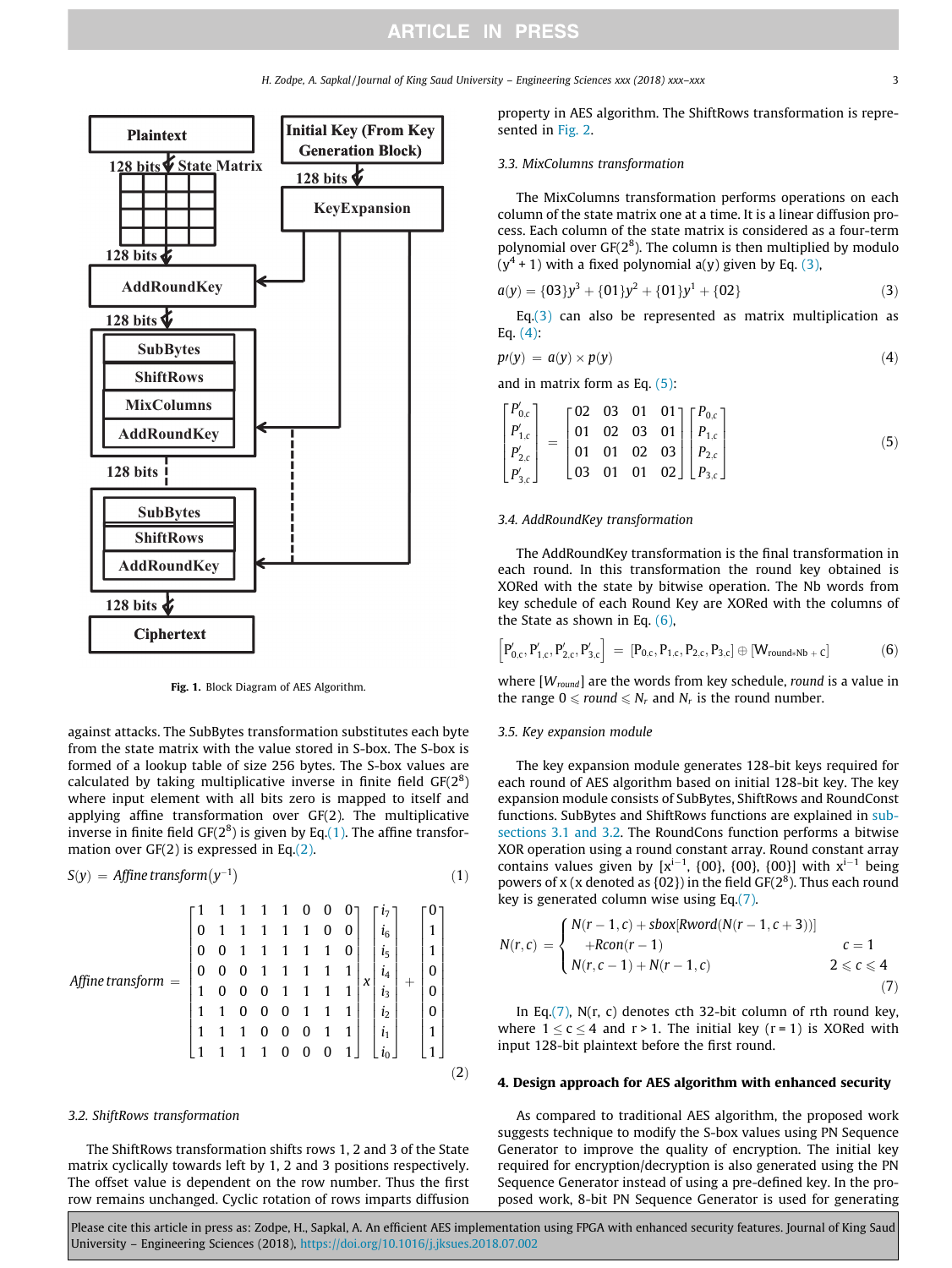<span id="page-3-0"></span>4 H. Zodpe, A. Sapkal / Journal of King Saud University – Engineering Sciences xxx (2018) xxx–xxx



Fig. 2. ShiftRows transformation.

the S-box values and initial key. The key and plaintext sensitivity tests are performed as per Strict Avalanche Criterion. The avalanche values for traditional AES algorithm are compared with avalanche values for AES algorithm with modified S-box values. For this comparison, pre-defined initial keys as well as initial keys generated using 8-bit PN Sequence Generator are considered. Further the proposed design is synthesized using different FPGA devices and comparison with existing FPGA implementations for speed and area optimization is done.

### 4.1. S-box values generation using 8-bit PN Sequence Generator

A PN Sequence Generator is used to generate sequence of pseudorandom binary numbers. A PN Sequence Generator is designed using Linear Feedback Shift Register (LFSR) described by the Generator Polynomial. LFSR is shift register whose input bit is a linear function of previous state and is generated by XORing selected bits from all the bits of the shift register. The number of states generated by the LFSR is determined by the feedback taps of the



Fig. 3. 8-Bit PN Sequence Generator.

| Table 1 |                      |
|---------|----------------------|
|         | S-box for Encryption |

Generator Polynomial. The S-box of AES algorithm consists of 256 distinct 8-bit values. For generation of these S-box values, 8-bit PN Sequence Generator is used with maximal length feedback taps to generate  $2^8 - 1 = 255$  random values across  $(01)_{h}$  to  $(FF)_{h}$ . The value  $(00)$ <sub>h</sub> is randomly fed into the S-box. To generate, 8-bit maximum length sequence, the Generator polynomial can be set to a value from the following feedback taps viz. [8 6 5 2], [8 6 5 3], [8 6 5 4], [8 7 6 1], [8 6 4 3 2 1], [8 4 3 2], [8 7 6 5 2 1], [8 6 5 1], [8 5 3 1]. In this paper, the tap [8 6 5 4] is selected as a proof of concept and the generator polynomial formed is represented in Fig. 3.

As seen in Fig. 3. bits 8, 6, 5, 4 are XORed and feedback from MSB side on each clock cycle resulting in cyclic shifting of previous value. Thus, a random sequence with a very large repetition period is obtained by combining elements from taps of the shift register and giving a feedback to the input of the generator. The randomness in the output values generated from PN Sequence Generator depends not only on the feedback taps but also on the non-zero initial 8-bit seed value given to the generator. The change in the seed value shifts the starting value and changes the sequence of the generated values. This results in generating sequence known only to the designers. These values can then be used to form the S-box. The invertible S-box is responsible to strengthen the AES algorithm against various attacks. The lack of knowledge of the taps and seed value selected to the attackers will make the AES algorithm invulnerable to attacks.

The modified S-box in hexadecimal number system for encryption using feedback taps [8 6 5 4] and initial seed value as  $(1d)$ <sub>h</sub> is shown in Table 1.

The individual bytes from the state matrix are replaced with the corresponding value stored in modified S-box in SubBytes Transformation. For this, the higher nibble and lower nibble of the

|   | $\bf{0}$ |                | 2              | 3              | 4  | 5              | 6  | $\overline{7}$ | 8              | 9  | a              | b              | $\mathsf{C}$   | d              | e              |                |
|---|----------|----------------|----------------|----------------|----|----------------|----|----------------|----------------|----|----------------|----------------|----------------|----------------|----------------|----------------|
| 0 | 1d       | 0e             | 07             | 03             | 81 | c0             | 60 | 30             | 98             | 4c | 26             | 93             | 49             | 24             | 92             | c <sub>9</sub> |
|   | 64       | b2             | d9             | ec             | 76 | 3b             | 9d | 4e             | 27             | 13 | 09             | 04             | 82             | 41             | a <sub>0</sub> | 50             |
| 2 | a8       | d <sub>4</sub> | 6a             | b <sub>5</sub> | da | 00             | 6d | b <sub>6</sub> | 5b             | ad | d <sub>6</sub> | 6 <sub>b</sub> | 35             | 9a             | 4d             | a <sub>6</sub> |
| 3 | d3       | 69             | 34             | 1a             | 0d | 86             | c3 | e <sub>1</sub> | f0             | f8 | 7c             | be             | df             | 6f             | b7             | db             |
| 4 | ed       | f6             | 7b             | bd             | 5e | af             | d7 | eb             | 75             | ba | 5d             | 2e             | 17             | 8b             | 45             | 22             |
| 5 | 11       | 08             | 84             | c2             | 61 | b <sub>0</sub> | d8 | 6c             | 36             | 1b | 8d             | c6             | e3             | f1             | 78             | 3c             |
| 6 | 9e       | cf             | e7             | 73             | 39 | 9c             | ce | 67             | 33             | 19 | 8c             | 46             | a <sub>3</sub> | d1             | 68             | b <sub>4</sub> |
|   | 5a       | 2d             | 96             | 4b             | 25 | 12             | 89 | 44             | a2             | 51 | 28             | 94             | 4a             | a <sub>5</sub> | 52             | a9             |
| 8 | 54       | 2a             | 95             | ca             | e5 | 72             | b9 | dc             | ee             | 77 | bb             | dd             | 6e             | 37             | 9b             | cd             |
| 9 | e6       | f3             | 79             | bc             | de | ef             | f7 | fb             | fd             | 7e | bf             | 5f             | 2f             | 97             | cb             | 65             |
| a | 32       | 99             | cc             | 66             | b3 | 59             | ac | 56             | 2 <sub>b</sub> | 15 | 8a             | c <sub>5</sub> | 62             | 31             | 18             | 0c             |
| b | 06       | 83             | c1             | e <sub>0</sub> | 70 | b8             | 5c | ae             | 57             | ab | 55             | aa             | d <sub>5</sub> | ea             | f5             | fa             |
|   | 7d       | 3e             | 9f             | 4f             | a7 | 53             | 29 | 14             | 0a             | 85 | 42             | 21             | 90             | c8             | e4             | f2             |
| d | f9       | fc             | fe             | ff             | 7f | 3f             | 1f | 0f             | 87             | 43 | a <sub>1</sub> | d <sub>0</sub> | e8             | f4             | 7a             | 3d             |
| e | 1e       | 8f             | c7             | 63             | b1 | 58             | 2c | 16             | 0 <sub>b</sub> | 05 | 02             | 01             | 80             | 40             | 20             | 10             |
|   | 88       | c4             | e <sub>2</sub> | 71             | 38 | 1c             | 8e | 47             | 23             | 91 | 48             | a <sub>4</sub> | d2             | e9             | 74             | 3a             |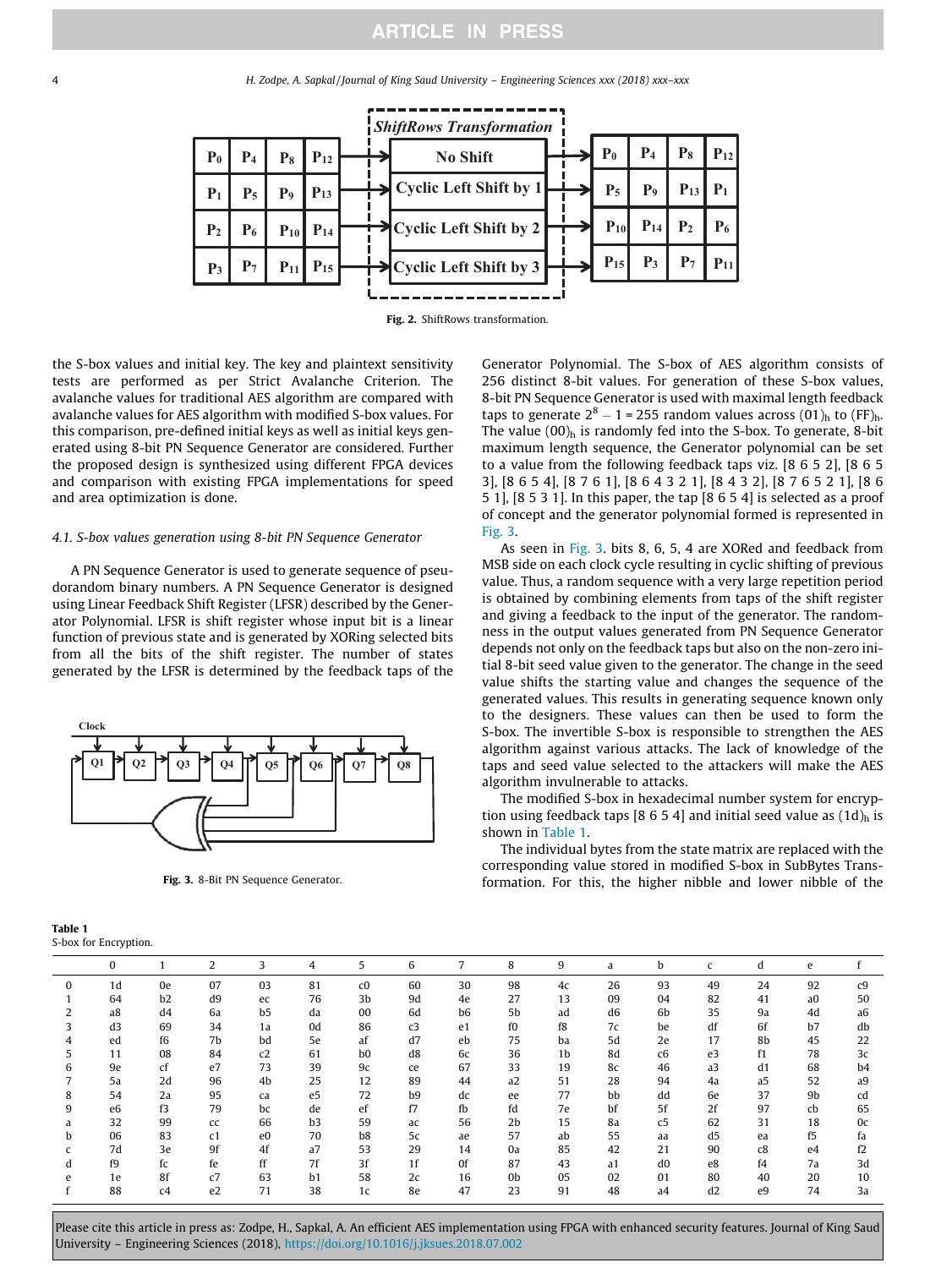### H. Zodpe, A. Sapkal/Journal of King Saud University – Engineering Sciences xxx (2018) xxx–xxx 5

<span id="page-4-0"></span>Table 2 S-box for Decryption.

|   | 0              |                | 2              | 3              | 4              | 5  | 6              | 7  | 8              | 9              | a  | b              | $\mathsf{C}$   | d              | e              |                |
|---|----------------|----------------|----------------|----------------|----------------|----|----------------|----|----------------|----------------|----|----------------|----------------|----------------|----------------|----------------|
|   |                |                |                |                |                |    |                |    |                |                |    |                |                |                |                |                |
| 0 | 25             | eb             | ea             | 03             | 1 <sub>b</sub> | e9 | b <sub>0</sub> | 02 | 51             | 1a             | c8 | e8             | af             | 34             | 01             | d7             |
|   | ef             | 50             | 75             | 19             | c7             | a9 | e7             | 4c | ae             | 69             | 33 | 59             | f5             | 00             | e <sub>0</sub> | d6             |
| 2 | ee             | cb             | 4f             | f8             | 0d             | 74 | 0a             | 18 | 7a             | c6             | 81 | a8             | e <sub>6</sub> | 71             | 4b             | 9c             |
|   | 07             | ad             | a <sub>0</sub> | 68             | 32             | 2c | 58             | 8d | f4             | 64             | ff | 15             | 5f             | df             | c1             | d <sub>5</sub> |
| 4 | ed             | 1d             | ca             | d9             | 77             | 4e | 6b             | f7 | fa             | 0c             | 7c | 73             | 09             | 2e             | 17             | c3             |
| 5 | 1 <sub>f</sub> | 79             | 7e             | c <sub>5</sub> | 80             | ba | a7             | b8 | e <sub>5</sub> | a <sub>5</sub> | 70 | 28             | b <sub>6</sub> | 4a             | 44             | 9b             |
| 6 | 06             | 54             | ac             | e3             | 10             | 9f | a <sub>3</sub> | 67 | 6e             | 31             | 22 | 2 <sub>b</sub> | 57             | 26             | 8c             | 3d             |
|   | b <sub>4</sub> | f3             | 85             | 63             | fe             | 48 | 14             | 89 | 5e             | 92             | de | 42             | 3a             | c <sub>0</sub> | 99             | d4             |
| 8 | ec             | 04             | 1c             | b1             | 52             | c9 | 35             | d8 | f0             | 76             | aa | 4d             | 6a             | 5a             | f6             | e <sub>1</sub> |
| 9 | cc             | f9             | 0e             | 0 <sub>b</sub> | 7b             | 82 | 72             | 9d | 08             | a1             | 2d | 8e             | 65             | 16             | 60             | c2             |
| a | 1e             | da             | 78             | 6c             | fb             | 7d | 2f             | c4 | 20             | 7f             | bb | b <sub>9</sub> | a <sub>6</sub> | 29             | b7             | 45             |
| b | 55             | e4             | 11             | a <sub>4</sub> | 6f             | 23 | 27             | 3e | b <sub>5</sub> | 86             | 49 | 8a             | 93             | 43             | 3b             | 9a             |
| c | 05             | b <sub>2</sub> | 53             | 36             | f1             | ab | 5b             | e2 | cd             | 0f             | 83 | 9e             | a2             | 8f             | 66             | 61             |
| d | db             | 6d             | fc             | 30             | 21             | bc | 2a             | 46 | 56             | 12             | 24 | 3f             | 87             | 8b             | 94             | 3c             |
| e | b <sub>3</sub> | 37             | f2             | 5c             | ce             | 84 | 90             | 62 | dc             | fd             | bd | 47             | 13             | 40             | 88             | 95             |
|   | 38             | 5d             | cf             | 91             | dd             | be | 41             | 96 | 39             | d <sub>0</sub> | bf | 97             | d1             | 98             | d2             | d3             |

individual entry from state matrix is taken as row and column number respectively of the S-box. For example, the entry  $(76)$ <sub>h</sub> in the state matrix will be replaced by  $(89)$ <sub>h</sub> i.e the value from 7th row and 6th column.

The modified Inverse S-box generated for decryption is shown in Table 2. As in encryption, for decryption also each byte in the state matrix is substituted by the corresponding value of modified Inverse S-box in InvSubBytes Transformation. For example, the entry  $(89)$ <sub>h</sub> in the state matrix will be replaced by  $(76)$ <sub>h</sub> i.e the value from 8th row and 9th column.

### 4.2. Key generation using 8-bit PN Sequence Generator

In the proposed work, the key generation block uses 8-bit PN Sequence Generator to generate the initial key required for encryption/decryption process. The 8-bit PN Sequence Generator generates 255 values of 8-bit each which can be concatenated to form the 128-bit initial key. The key generation block internally selects the bytes for concatenation and form the 128-bit key.

The output states (each of 8-bit) of the PN Sequence Generator are stored in the Look up Table (LUT) and are given as an input to 256:1 multiplexer as shown in Fig. 4. An 8-bit counter generates the value of 8-bit select lines of the multiplexer. The counter is designed to count 16 states so as to select 16 input bytes and form the 128-bit (16  $\times$  8) value at the output. Thus the key will consists of 16 distinct bytes and a large number of distinct keys can be obtained by changing the initial value of the counter for select lines. These keys can then be dynamically applied to different blocks of 128-bit plaintext from the entire message to be encrypted. For example, setting feedback taps [8 6 5 4] and initial seed value as  $(1d)$ <sub>h</sub> for the PN Sequence Generator and setting the



Fig. 4. Key Generation Block.

initial value of the counter for select lines as  $(00)_{h}$  (1d0e070  $381c06030984c2693492492c9$ <sub>h</sub> is the initial key generated for encryption/decryption.

The generation of key using the key generation block eliminates the need of using external predefined keys. Moreover, the generated key is dependent on the feedback taps and initial seed value of the PN Sequence Generator and change in these parameters will change the value of initial key. In case an adversary tries to decipher the data using brute force attack, then due to use of a different key for each message, the attacker will be unable to decrypt any useful information from the message. Further, the brute force attack will identify the initial key, but without the knowledge of the S-box described in [Section 4.1](#page-3-0), the attacker will not be able to decipher the input text. Thus these two modifications ensure a very high encryption quality for the cipher.

### 5. Implementation

For hardware implementation of the proposed non pipelined AES Algorithm, Xilinx Spartan6 – XC6vLX150 FPGA device is used. The Xilinx ISE14.1 tool is used for Synthesis, simulation and generating the programmable file.

### 5.1. Performance evaluation parameters

The metrics for evaluating the performance of the proposed AES Algorithm with modified S-box and improved key generation technique are as mentioned below.

- Avalanche Effect: The strength of the cryptosystem is tested on the basis of Strict Avalanche Criterion (SAC). SAC is said to be satisfied whenever complementing a single input bit results in change of each of the output bits with a 50% probability. The plaintext and key each of 128-bit are the inputs to the AES algorithm. Thus, with a single bit complemented in plaintext or key, the cipher text should change with a probability of 50% known as Avalanche Effect.
- Throughput and Area: Hardware implementation of the algorithm is evaluated on these two parameters. Throughput signifies the number of bits processed per unit time and is specified in Gbps or Mbps. The throughput is calculated using Eq.(8).

$$
Throughput = \frac{No. of bits processed * Fmax}{Latency}
$$
 (8)

In Eq.  $(8)$ , No. of bits processed in 128, Fmax is maximum frequency reported by the tool and Latency is the number of clock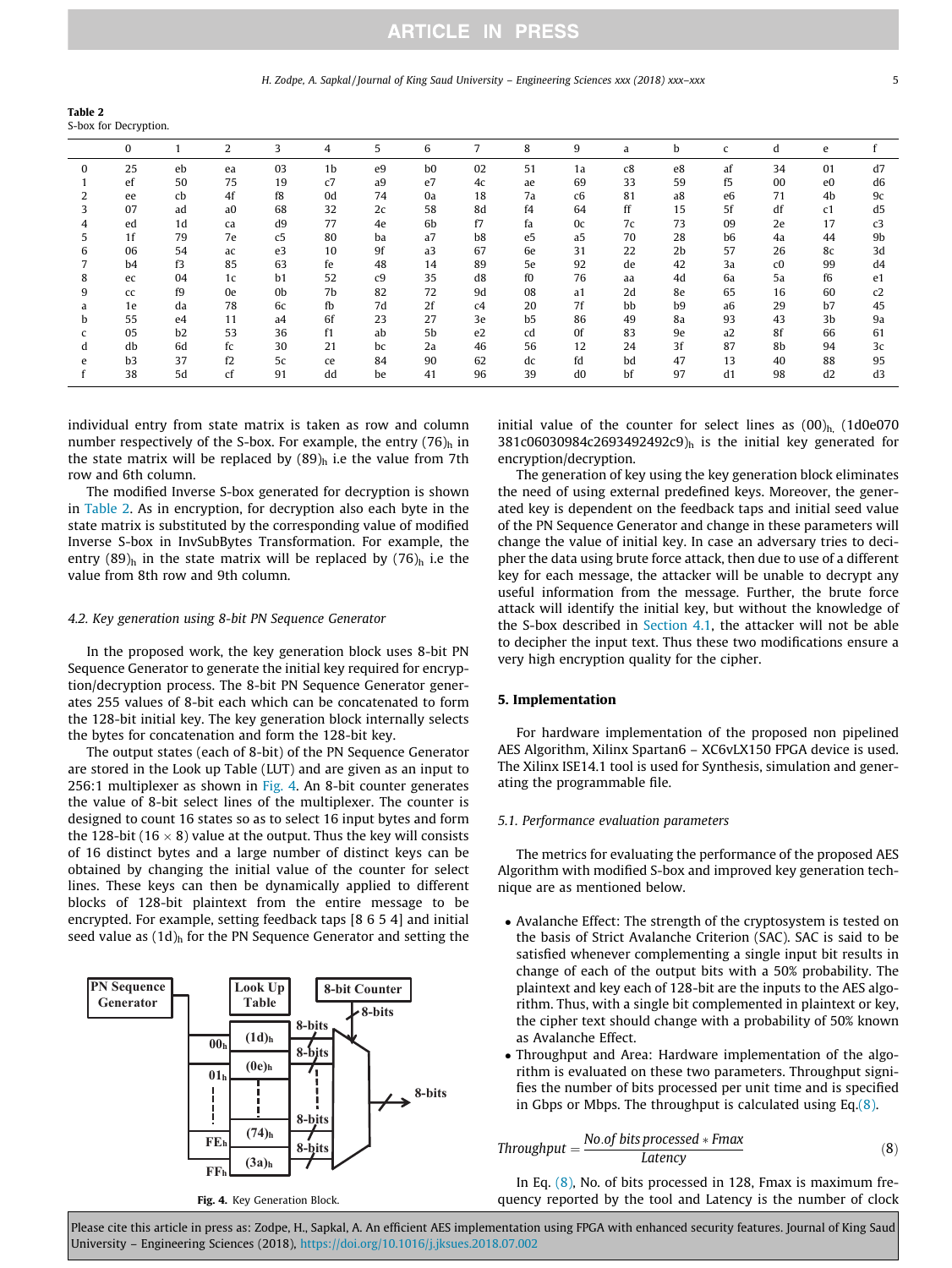cycles after which output is generated. For Xilinx Spartan FPGAs, area utilization is specified with respect to number of slices. Every slice of Spartan6 FPGA contains four look-up tables (LUTs) and eight storage elements.

### 5.2. Experimentation results

The proposed AES algorithm with modified S-box and improved key generation technique is evaluated on various FPGA devices for the performance parameters described in [Section 5.1](#page-4-0) using Xilinx ISE 14.1. The plaintext and key sensitivity on the Strict Avalanche Criterion is examined for 2048 variations using traditional AES algorithm and AES algorithm with modifications described in this work. From this, the average percentage avalanche value is calculated.

Fig. 5 shows the comparison of Percentage Avalanche Effect for traditional and modified AES algorithm for the initial key (000102030405060708090a0b0c0d0e0f)h and plaintext (001122 33445566778899aabbccddeeff $j<sub>h</sub>$ . As per the SAC, a single bit change in the input should result in 50% change in output bits. Thus, for calculating the avalanche effect all 128-bits from the initial key are complemented one by one and the corresponding ciphertext with traditional AES and the modified AES are obtained. The ciphertext generated for change in each input bit is compared with the ciphertext obtained with initial key for traditional AES. The count of number of bits changed in the two values is divided by 128 and the value of percentage avalanche effect is calculated for the corresponding input. These steps are also followed for generating the value of percentage avalanche effect for remaining inputs of traditional AES and for modified AES. The plot for these values is shown in Fig. 5. The overall percentage avalanche effect is calculated by taking the count of the number of values increased for modified AES. For the above mentioned set of key and plaintext, an increased percentage avalanche effect of 58% is achieved with modified AES algorithm. Similar experimentation is carried out on different sets of plaintext and initial keys generated using the technique discussed in [Section 4.2.](#page-4-0) For 2048 variations in key and plaintext the percentage avalanche effect achieved varies in the range from 53% to 61% for modified AES algorithm.

For performance evaluation, the proposed algorithm is synthesized on various FPGA devices using Xilinx ISE14.1. The result achieved for throughput and area is shown in Table 3.

The proposed non-pipelined design is synthesized using different FPGA devices and its result are compared with existing nonpipelined implementations as shown in [Table 4](#page-6-0). Latency of 10 is considered while calculating the throughput of the proposed design as it generates the output after every 10 clock cycles. The proposed design achieves the highest throughput of 6.34Gbps on XC7VX690T device with maximum clock frequency of 495.32 MHz. The number of slices used is only 0.47% of the total available slices for the selected device. Compared to design [\(Hussain and](#page-6-0) [Jamal, 2012\)](#page-6-0) which generates output after every 11 clock cycles, throughput of the proposed design is improved by 1.2 times at the expense of increased area usage by 1.67 times. Similarly an improvement in throughput by 1.8 times is achieved at the cost of 8.4 times more slice usage as compared to design in ([Qiang](#page-6-0) [et al., 2015](#page-6-0)). Similar is the case with ([Wang and Ha, 2013](#page-7-0)). The proposed design improves the throughput by 1.8 and 1.33 times for the devices XC6VLX240T and XC4VLX60 respectively as compared to ([Qiang et al., 2015](#page-6-0)). The implementation of proposed design on hardware using Xilinx Spartan6 XC6SLX150 device gives a throughput of 3.03 Gbps with maximum frequency of 237.45 MHz.

The comparison of synthesis result of the proposed nonpipelined design with existing pipelined implementations is shown in [Table 5](#page-6-0). Compared to the 6-stage pipelined design ([Wang and Ha, 2013](#page-7-0)), the proposed non-pipelined design improves the throughput by 1.45 times and utilizes 0.69 times less area. The throughput obtained by (Henezen and Fichtner, 2010) is more compared to proposed non pipelined design at the expense of pipelined design and four parallel Encryption datapath. However for future consideration, introducing pipelining in the proposed design will further improve the throughput of the proposed design. [Reddy](#page-7-0) [and Praneeth \(2011\)](#page-7-0) have proposed design which uses complex combinational logic for SubBytes transformation and is 3-stage



Fig. 5. Comparison of Percentage Avalanche Effect for traditional and modified AES algorithm.

Synthesis result of Non-pipelined Modified AES algorithm on various FPGA devices.

| Design   | Device     | Bitwidth (bits) | No. of Slices | $F_{\text{max}}$ (MHz) | Throughput (Gbps) | Mbps/Slice |
|----------|------------|-----------------|---------------|------------------------|-------------------|------------|
| Proposed | XC7VX690T  | 128             | 697           | 372.98                 | 4.34              | 6.22       |
| Proposed | XC6VLX240T | 128             | 4095          | 463.42                 | 5.93              | 1.44       |
| Proposed | XC5VSX240T | 128             | 3420          | 199.18                 | 25.50             | 7.45       |
| Proposed | XC5VLX110T | 128             | 3788          | 232.30                 | 29.73             | 7.84       |
| Proposed | XC4VLX60   | 128             | 20.818        | 214.48                 | 2.74              | 0.13       |
| Proposed | XC6SLX150  | 128             | 5566          | 237.45                 | 3.03              | 0.54       |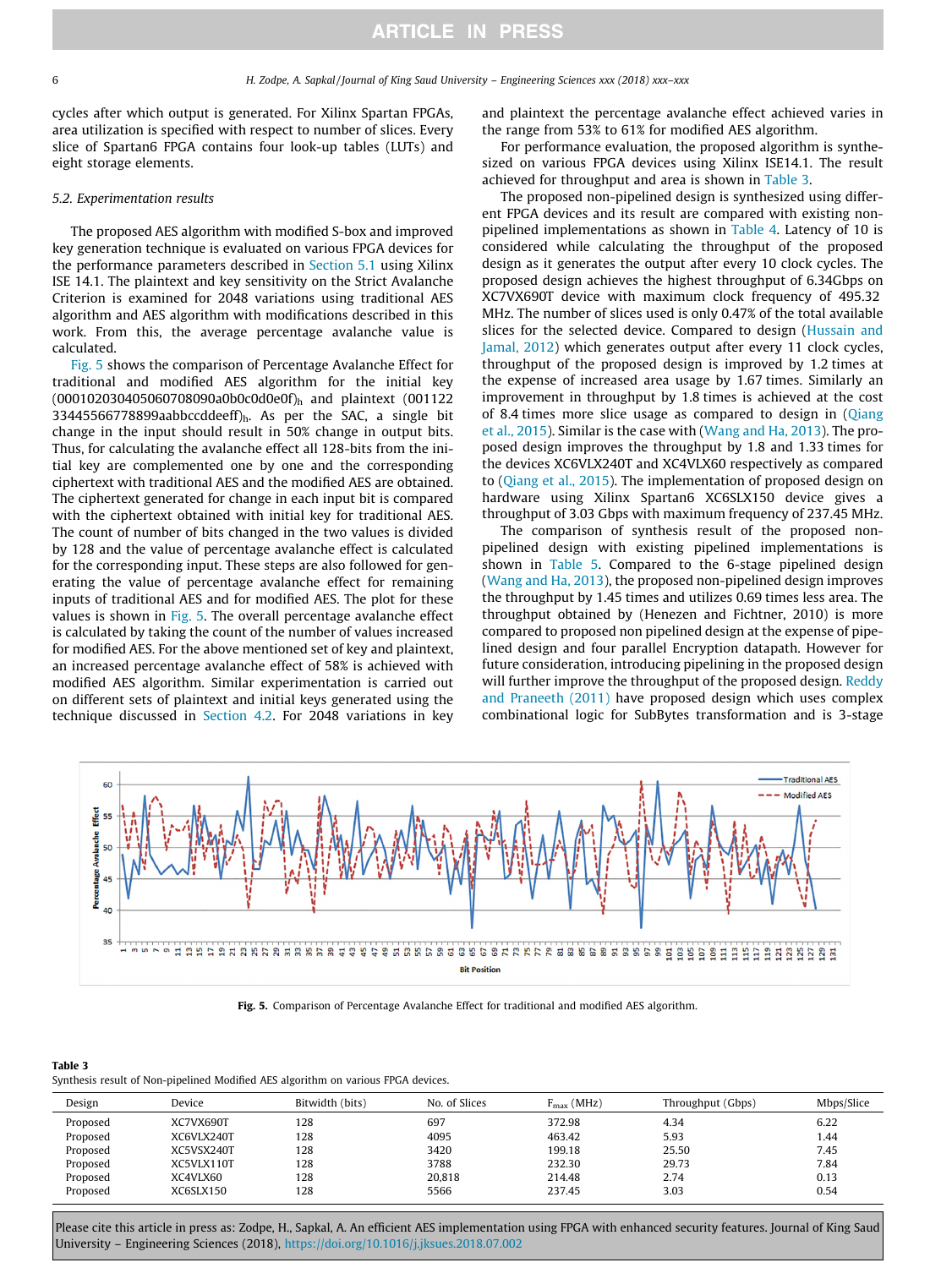#### H. Zodpe, A. Sapkal / Journal of King Saud University – Engineering Sciences xxx (2018) xxx–xxx 7

#### <span id="page-6-0"></span>Table 4

|  | Comparison of proposed design with existing non-pipelined designs. |  |  |  |
|--|--------------------------------------------------------------------|--|--|--|
|  |                                                                    |  |  |  |

| Design                    | Device     | No. of Pipeline stages | Bitwidth (bits) | No. of Slices | $F_{\text{max}}$ (MHz) | Throughput (Gbps) | Mbps/Slice |
|---------------------------|------------|------------------------|-----------------|---------------|------------------------|-------------------|------------|
| Hussain and Jamal (2012)) | Virtex7    | Non-Pipelined          | 128             | 2444          | 456.00                 | 5.30              | 2.17       |
| Qiang et al. (2015)       | XC7VX690T  | Non-pipelined          | 128             | 486           | 322.58                 | 3.44              | 7.08       |
| Proposed                  | XC7VX690T  | Non-pipelined          | 128             | 4089          | 495.32                 | 6.34              | 1.55       |
| Wang and Ha (2013))       | XC6VLX240T | Non-pipelined          | 128             | 15.612        | 14.69                  | 1.88              | 0.12       |
| Oiang et al. (2015)       | XC6VLX240T | Non-pipelined          | 128             | 335           | 323.73                 | 3.45              | 10.29      |
| Proposed                  | XC6VLX240T | Non-pipelined          | 128             | 4095          | 463.42                 | 5.93              | 1.44       |
| Oiang et al. (2015)       | XC4VLX60   | Non-pipelined          | 128             | 1975          | 192.68                 | 2.06              | 1.04       |
| Proposed                  | XC4VLX60   | Non-pipelined          | 128             | 20.818        | 214.48                 | 2.74              | 0.13       |
| Proposed                  | XC6SLX150  | Non-pipelined          | 128             | 5566          | 237.45                 | 3.03              | 0.54       |

The specific device used in (Hussain and Jamal, 2012) is not known.

#### Table 5

| Comparison of proposed design with existing pipelined designs. |  |
|----------------------------------------------------------------|--|
|                                                                |  |

| Design                                                                             | Device                                               | No. of Pipeline stages         | Bitwidth (bits)          | No. of Slices                | $F_{\text{max}}$ (MHz)               | Throughput (Gbps)                 | Mbps/Slice                   |
|------------------------------------------------------------------------------------|------------------------------------------------------|--------------------------------|--------------------------|------------------------------|--------------------------------------|-----------------------------------|------------------------------|
| Wang and Ha (2013)<br>Proposed                                                     | XC6VLX240T<br>XC6VLX240T                             | 6<br>Non-pipelined             | 128<br>128               | 5927<br>4095                 | 319.29<br>463.42                     | 40.87<br>59.31                    | 6.90<br>1.44                 |
| Henezen and Fichtner, (2010)<br>Proposed<br>Reddy and Praneeth, (2011)<br>Proposed | XC5VSX240T<br>XC5VSX240T<br>XC5VLX110T<br>XC5VLX110T | Non-pipelined<br>Non-pipelined | 128<br>128<br>128<br>128 | 1499<br>3420<br>8896<br>3788 | 233.00<br>199.18<br>202.26<br>232.30 | 119.30<br>25.50<br>25.89<br>29.73 | 8.06<br>7.45<br>2.91<br>7.84 |

\* Latency is not considered while calculating throughput, based on [\(Wang and Ha, 2013\)](#page-7-0), (Henzen and Fichtner, 2010) and [\(Reddy and Praneeth 2011\)](#page-7-0).

pipelined. In the proposed non-pipelined design LUT based Sub-Bytes transformation is used which results in improving the throughput 1.15 times and utilizes 0.42 times less area as compared to [\(Reddy and Praneeth 2011](#page-7-0)).

### 6. Conclusion

Encryption using hardware platforms is widely being used in order to secure data and enhance throughput. In this paper, techniques to enhance the encryption quality of AES algorithm and its implementation on FPGA are proposed. First, the S-box values in the modified AES algorithm are generated using PN Sequence Generator. Second, the initial key required for encryption/decryption is also based on the output of PN Sequence Generator. The result of encryption for modified AES algorithm is tested on the Strict Avalanche Criterion for 2048 variations and the average percentage avalanche effect of 60% is achieved for modified AES algorithm as compared to tradition AES algorithm. Thus the modifications suggested, results in improved quality of encryption. FPGAs are used for efficient hardware implementation of the modified AES algorithm. The results for throughput and area are compared with existing non-pipelined and pipelined designs and are found to achieve better performance.

The proposed design achieves a throughput of 59.3Gbps when synthesized on XC6VLX240T device with a maximum frequency of 463.42 MHz and 30.39 Gbps when implemented on XC6SLX150 with a maximum frequency of 237.45 MHz.

### References

- [Ahmad, N., Hasan, R., Jubadi, W.M., 2010. Design of AES S-box using combinational](http://refhub.elsevier.com/S1018-3639(18)30207-1/h0005) [logic optimization. IEEE Symp. Ind. Electron. Appl., 696–699](http://refhub.elsevier.com/S1018-3639(18)30207-1/h0005)
- [Alexandru, C., Fratila, R., 2011. Cryptographic Applications using FPGA Technology.](http://refhub.elsevier.com/S1018-3639(18)30207-1/h0010) [J. Mobile Embedded Distrib. Syst. 3, 10–16](http://refhub.elsevier.com/S1018-3639(18)30207-1/h0010).
- Ali, L., Aris, I., Hossain, F.S., Roy, N., 2011. Design of an ultra high speed AES processor for next generation IT security. Comput. Electr. Eng. 37, 1160–1170. <https://doi.org/10.1016/j.compeleceng.2011.06.003>.
- Bogdanov, A., Khovratovich, D., Rechberger, C., 2011. Biclique cryptanalysis of the Full AES. Adv. Cryptol. ASIACRYPT 2011, 344–371. [https://doi.org/10.1007/978-](https://doi.org/10.1007/978-3-642-25385-0) [3-642-25385-0.](https://doi.org/10.1007/978-3-642-25385-0)
- Chih Peng, F., Hwang, J.K., 2008. FPGA implementations of high throughput sequential and fully pipelined AES algorithm. Int. J. Electr. Eng. 15, 447–455. [https://doi.org/10.1109/ISPACS.2007.4445896.](https://doi.org/10.1109/ISPACS.2007.4445896)
- [Chih-Pin, S., Tsung-Fu, L., Chih-Tsun, H., Cheng-Wen, W., 2003. A high-throughput](http://refhub.elsevier.com/S1018-3639(18)30207-1/h0030) [low-cost AES processor. IEEE Commun. Mag., 86–91](http://refhub.elsevier.com/S1018-3639(18)30207-1/h0030)
- Chodowiec, P., Gaj, K., 2003. Very Compact FPGA implementation of the AES algorithm. CHES 2003. LNCS 2779, 319–333. [https://doi.org/10.1007/978-3-](https://doi.org/10.1007/978-3-540-45238-6_26) [540-45238-6\\_26](https://doi.org/10.1007/978-3-540-45238-6_26).
- [Ebrahim, M., Khan, S., Khalid, U. Bin, 2014. Symmetric algorithm survey: a](http://refhub.elsevier.com/S1018-3639(18)30207-1/h0040)
- [comparative analysis. Int. J. Comput. Appl. 61, 12–19.](http://refhub.elsevier.com/S1018-3639(18)30207-1/h0040) Elbirt, A.J., Yip, W., Chetwynd, B., Paar, C., 2001. An FPGA-based performance evaluation of the AES block cipher candidate algorithm finalists. IEEE Trans. Very Large Scale Integr. Syst. 9, 545–557. [https://doi.org/10.1109/92.931230.](https://doi.org/10.1109/92.931230)
- Farooq, U., Aslam, M.F., 2017. Comparative analysis of different AES implementation techniques for efficient resource usage and better performance of an FPGA. J. King Saud Univ. Comput. Inf. Sci. 29, 295–302. [https://doi.org/10.1016/j.](https://doi.org/10.1016/j.jksuci.2016.01.004) [jksuci.2016.01.004.](https://doi.org/10.1016/j.jksuci.2016.01.004)
- Fips-197, 2001. Advanced encryption standard (AES). Natl. Inst. Stand. Technol. 8– 12. [https://doi.org/10.1016/S1353-4858\(10\)70006-4.](https://doi.org/10.1016/S1353-4858(10)70006-4)
- Gaj, K., Chodowiec, P., 2009. FPGA and ASIC implementations of AES. Cryptogr. Eng. 235–294. [https://doi.org/10.1007/978-0-387-71817-0.](https://doi.org/10.1007/978-0-387-71817-0)
- Gangadari, B.R., Rafi Ahamed, S., 2016. Design of cryptographically secure AES like S-Box using second-order reversible cellular automata for wireless body area network applications. Healthcare Technol. Lett. 3, 177–183. [https://doi.org/](https://doi.org/10.1049/htl.2016.0033) [10.1049/htl.2016.0033.](https://doi.org/10.1049/htl.2016.0033)
- Granado-Criado, J.M., Vega-Rodríguez, M.A., Sánchez-Pérez, J.M., Gómez-Pulido, J.A., 2010. A new methodology to implement the AES algorithm using partial and dynamic reconfiguration. Integr. VLSI J. 43, 72–80. [https://doi.org/10.1016/j.](https://doi.org/10.1016/j.vlsi.2009.05.003) [vlsi.2009.05.003.](https://doi.org/10.1016/j.vlsi.2009.05.003)
- Hammad, I., El-Sankary, K., El-Masry, E., 2010. High-speed AES encryptor with efficient merging techniques. IEEE Embedded Syst. Lett. 2, 67–71. [https://doi.](https://doi.org/10.1109/LES.2010.2052401) [org/10.1109/LES.2010.2052401.](https://doi.org/10.1109/LES.2010.2052401)
- [Henzen, L., Fichtner, W., 2010. FPGA parallel-pipelined AES-GCM core for 100G](http://refhub.elsevier.com/S1018-3639(18)30207-1/h0080) [ethernet applications. Proc. ESSCIRC, 202–205](http://refhub.elsevier.com/S1018-3639(18)30207-1/h0080).
- Hongge, L., Jinpeng, D., Yongjun, P., 2012. Cell array reconfigurable architecture for high-efficiency AES system. Microelectron. Reliab. 52, 2829–2836. [https://doi.](https://doi.org/10.1016/j.microrel.2012.04.020) [org/10.1016/j.microrel.2012.04.020](https://doi.org/10.1016/j.microrel.2012.04.020).
- Hussain, U., Jamal, H., 2012. An efficient high throughput FPGA implementation of AES for multi-gigabit protocols. Proc. 10th Int Conf. Front. Inf. Technol. FIT 2012, 215–218. [https://doi.org/10.1109/FIT.2012.45.](https://doi.org/10.1109/FIT.2012.45)
- Iyer, N., Anandmohan, P.V., Poornaiah, D.V., Kulkarni, V.D., 2011. Efficient hardware architectures for AES on FPGA. Commun. Comput. Inf. Sci., 249–257 [https://doi.](https://doi.org/10.1007/978-3-642-25734-6_37) [org/10.1007/978-3-642-25734-6\\_37](https://doi.org/10.1007/978-3-642-25734-6_37).
- Karthigai Kumar, P., Baskaran, K., 2010. An ASIC implementation of low power and high throughput blowfish crypto algorithm. Microelectron. J. 41, 347–355. <https://doi.org/10.1016/j.mejo.2010.04.004>.
- [Liu, L., Luke, D., 2003. Implementation of AES as a CMOS core. CCECE 2003. Can.](http://refhub.elsevier.com/S1018-3639(18)30207-1/h0105) [Conf. Electr. Comput. Eng. 1, 53–56](http://refhub.elsevier.com/S1018-3639(18)30207-1/h0105).
- [Liu, R., Parhi, K.K., 2008. Fast composite field S-box architectures for advanced](http://refhub.elsevier.com/S1018-3639(18)30207-1/h0110) [encryption standard. ACM Gt. Lakes Symp. VLSI, 65–70](http://refhub.elsevier.com/S1018-3639(18)30207-1/h0110).
- [Mohammed, A., Mousa, F., Radwan, T., Odeh, M., 2011. Survey paper: cryptography](http://refhub.elsevier.com/S1018-3639(18)30207-1/h0115) [is the science of information security. Int. J. Comput. Sci. Secur. 5, 298–309.](http://refhub.elsevier.com/S1018-3639(18)30207-1/h0115)
- Qiang, L., Zhenyu, X., Yuan, Y., 2015. High throughput and secure advanced encryption standard on field programmable gate array with fine pipelining and enhanced key expansion. IET Comput. Digit. Tech. 9, 175-184. [https://doi.org/](https://doi.org/10.1049/iet-cdt.2014.0101) [10.1049/iet-cdt.2014.0101.](https://doi.org/10.1049/iet-cdt.2014.0101)